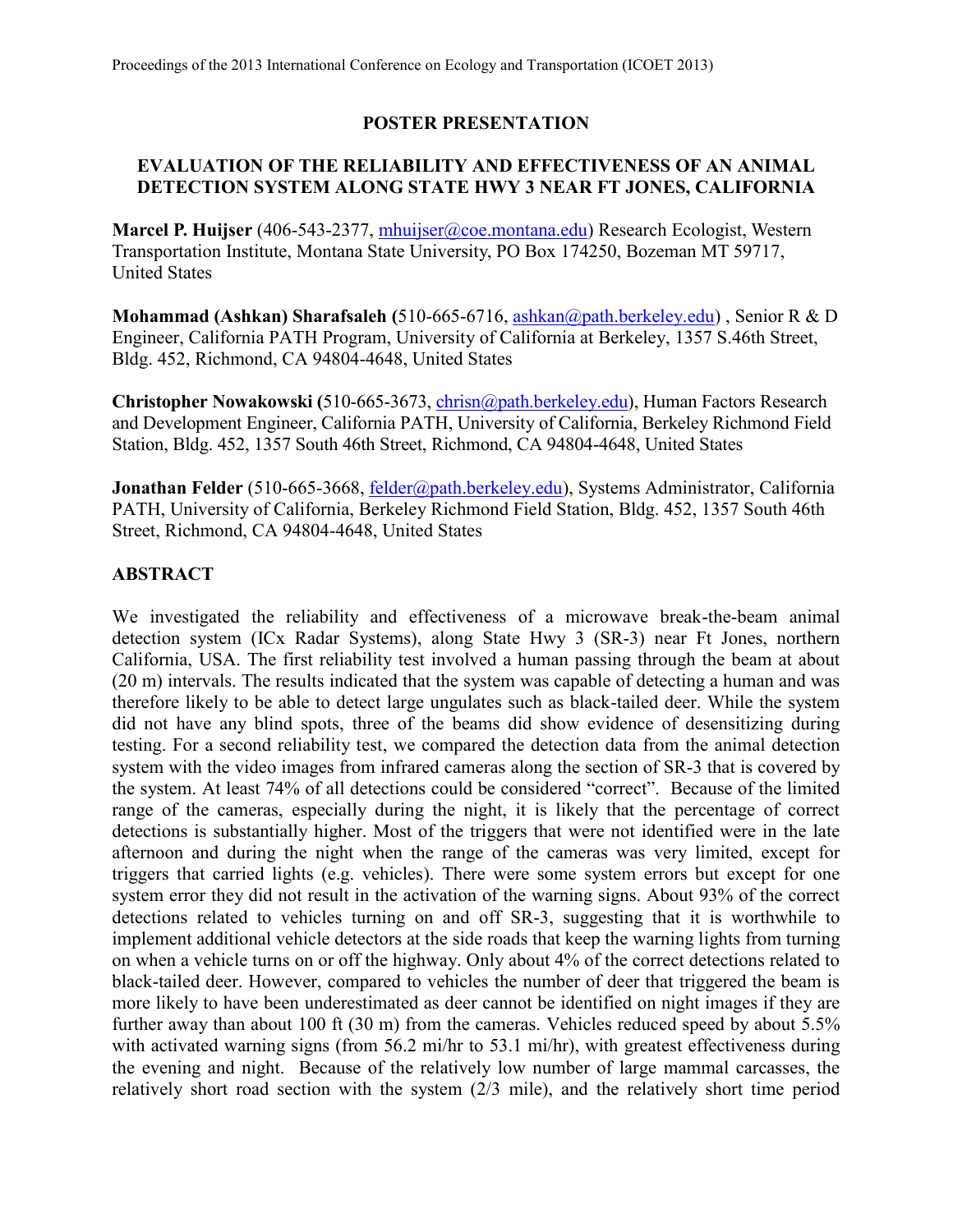during which the system was present with the warning signs uncovered (7 months), it was not possible to conclude whether the animal detection system may have also reduced the number of large mammal-vehicle collisions. Finally, the results of a survey among drivers of the road section with the system indicated that most respondents wanted the system to be removed. The most common concerns related to the cost of the system, the perception that the system was in the wrong location, the brightness of the warning signs at night, and the perception that the system is not reliable. We recommend improving the reliability of the system, reducing potential downtime and operation and maintenance costs, improving the warning signs, and to implement an extensive communication program with drivers and the general public.

## **BIOGRAPHICAL SKETCHES**

**Marcel Huijser** received his M.S. in population ecology (1992) and his Ph.D. in road ecology (2000) at Wageningen University in Wageningen, The Netherlands. He studied plant-herbivore interactions in wetlands for the Dutch Ministry of Transport, Public Works and Water Management (1992-1995), hedgehog traffic victims and mitigation strategies in an anthropogenic landscape for the Dutch Society for the Study and Conservation of Mammals (1995-1999), and multifunctional land use issues on agricultural lands for the Research Institute for Animal Husbandry at Wageningen University and Research Centre (1999-2002). For more than a decade now Marcel has worked on wildlife-transportation issues at the Western Transportation Institute at Montana State University (2002-present).

**Mohammad (Ashkan) Sharafsaleh** is a Senior Research and Development Engineer with California PATH Program of UC Berkeley. He received his B.S. in Civil Engineering from University of Cincinnati (1991) and M. of Eng. in Structural Engineering (1993) and M.S. in Transportation Engineering (1994) from UC Berkeley. He has passed all the course requirements and exams for his PhD in Transportation Engineering from UC Berkeley except for his dissertation. He has worked as a consultant in private sector as well as the assistant City Traffic Engineer for the City of Berkeley prior to joining PATH (2002-present). At PATH, he has managed a variety of projects including Performance Measurement System (PeMS), ITS Decision Support Website, Construction of PATH's Intelligent Intersection Test-Bed, Hybrid Data Roadmap, and Evaluation of Animal Warning System Effectiveness. He is currently managing Silicon Valley Connected Vehicle Test Bed project. He has also contributed to a number of other internationally well-known PATH projects such as Intersection Decision Support, Vehicle-Infrastructure Integration, and Cooperative Intersection Collision Avoidance Systems. He has a vast experience dealing with cities, counties, and state institutions for deployment and field data collection efforts. Mr. Sharafsaleh is a registered Traffic Engineer in State of California.

**Christopher Nowakowski** is a Research and Development Engineer at the University of California, Berkeley, Partners for Advanced Transportation TecHnology (PATH) program. He has a background in Civil Engineering and a M.S. in Human Factors Engineering from the University of Michigan. His research interests include safety, usability, and transportation human factors issues such as driving behavior, transit behavior, technology use, and driver decision making in the context of transportation systems. At California PATH he has spent over 10 years conducting research on topics related to the design of in-vehicle controls and displays, navigation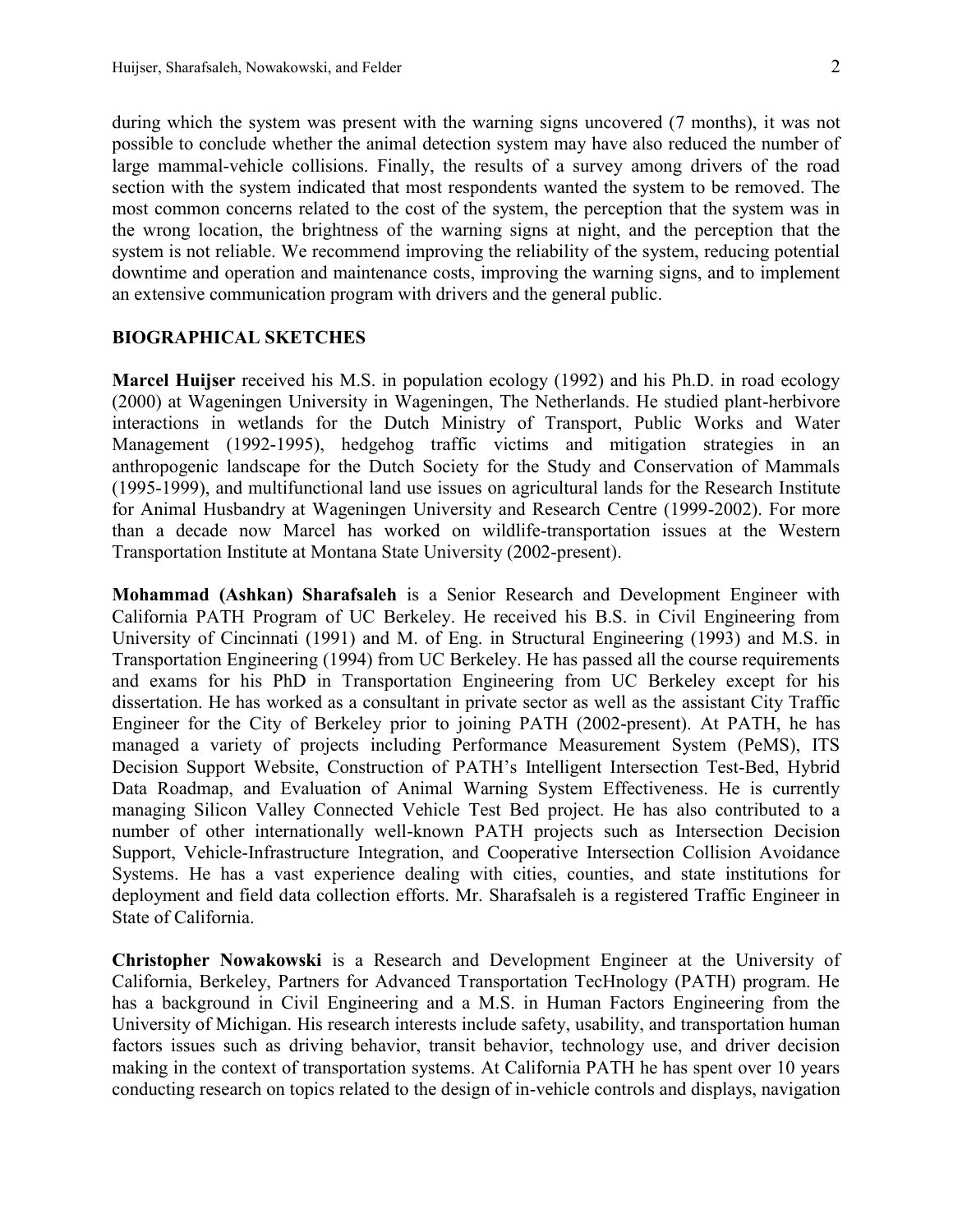and traveler information systems, Advanced Driver Assistance Systems (ADAS) and Collision Avoidance Systems (CAS), connected vehicles, cooperative adaptive cruise control (CACC), and automated vehicles.

**Jonathan Felder** received his B.S. in computer science (1998) and did some graduate work in computer science with a focus on system administration (1998-2000) at Florida State University in Tallahassee, FL. He has been employed as a systems administrator at the University of California, Berkeley for over a decade. First he worked for the California PATH Program (2001- 2009) where he supported researchers working on solving various problems in transportation. He now works for Educational Technology Services where he focuses on supporting the online publishing and distribution of lectures from all across the UC Berkeley campus to the public (2009-present).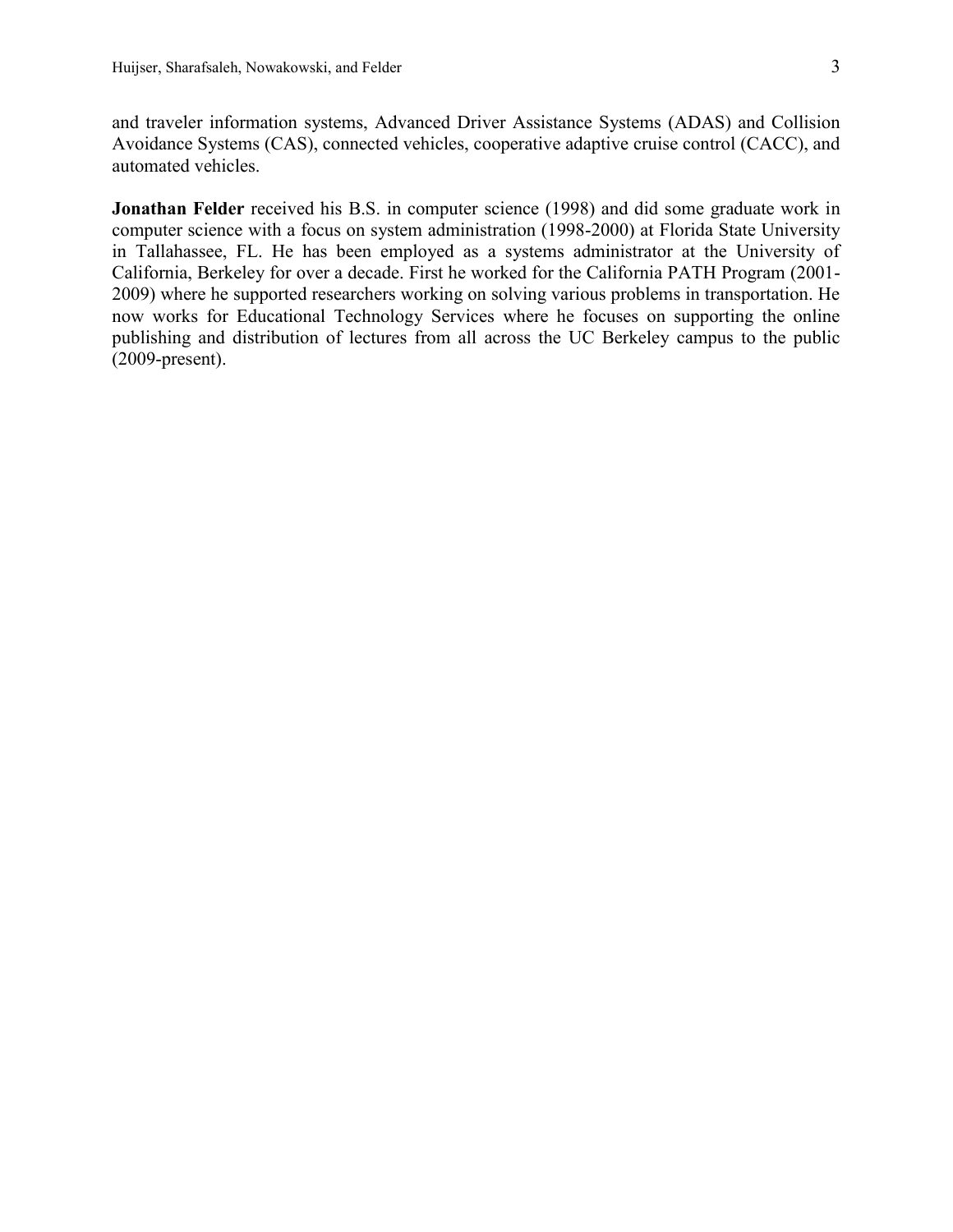### **Western Transportation** *INSTITUTE*

# **Evaluation of the Reliability and Effectiveness of an Animal Detection System, Hwy 3, Ft Jones, California**

Monamic Base of the University of Americ P. Hujker<sup>4</sup>, Mohammad (Ashkan) Sharafsaleh<sup>3</sup>, Christopher Nowakowski<sup>se</sup> & Jonathan Felder<sup>4</sup><br>- Western Transportation Institute, Montana State University (406-543-2377, <u>mhuliser</u>



We investigated the reliability and effectiveness of a microwave break-the-beam animal detection system (ICx Radar Systems), along State Hwy 3 (SR-3) near Ft Jones, northern California, USA.



Animal detection systems use sensors to detect large animals when they approach the road. Once a large animal has been detected, warning signs are activated that urge drivers to reduce vehicle speed and become more alert. Reliability of the system is essential; appropriate driver response depends on it.



We matched the detection logs with video footage to identify what may have triggered the system. We analyzed 30 days in total.

**Reliability**



We were able to identify the trigger for 74% of the 586 detections that were recorded. The trigger was not identified for 21% of the detections. The unidentified triggers occurred mostly during the dark hours and are a result of the limited range of the cameras at night. Over 92% of the identified triggers were vehicles turning on and off the highway. About 4% of the identified triggers were deer.



### **Effectiveness**

Drivers reduced the speed of their vehicle by 5.1 mi/h (8.2 km/h) on average when the warning signs were activated.



Warning signs off Warning signs on

The number of reported black-tailed deer carcasses per mile was higher in the control sections than in the section with the system, both before and after installation. There was only one black-tailed deer carcass reported in the road section with the system after the warning signs were attached, but at this location the system is only present on the north side of the road and not on the south side.



### **Conclusions**

The system appeared reliable in detecting black-tailed deer. However, most detections were related to vehicles turning on and off the highway at access roads. Drivers reduced vehicle speed by 5.1 mi/h (8.2 km/h) on average in response to activated warning signs. There was only one black-tailed deer carcass reported in the road section with the system after the warning signs were attached, but the research period and the number of deer carcasses were too low for a meaningful analyses for a potential reduction in deer-vehicle collisions.

**MONTANA** 

#### **Recommendations**

- Install detection loops at access roads that cancel triggers by vehicles turning on and off the main highway.
- Start and end road sections equipped with sensors on opposite sides of the road (not staggered).
- Adjust the brightness of the warning signs depended on the time of day.
- Allow for sufficient time to investigate a potential effect of activated warning signs on collision reduction.



### **Acknowledgements**

The authors thank State of California Business, Transportation and Housing Agency, Department of Transportation (Caltrans), Division of Research and Innovation (DRI). Special thanks to Greg Larson, Joel Retanan, Nathan Loebs, and Asfand Siddiqui of Caltrans DRI and Ed Lamkin, Ian Turnbull, Tim Fitzpatrick, Betty Bucher, and many other engineers, electrician, and maintenance staff of Caltrans District-2 for their support and advice during the project. Finally, the authors thank former PATH employee John Murray for his contribution to the design of this system.